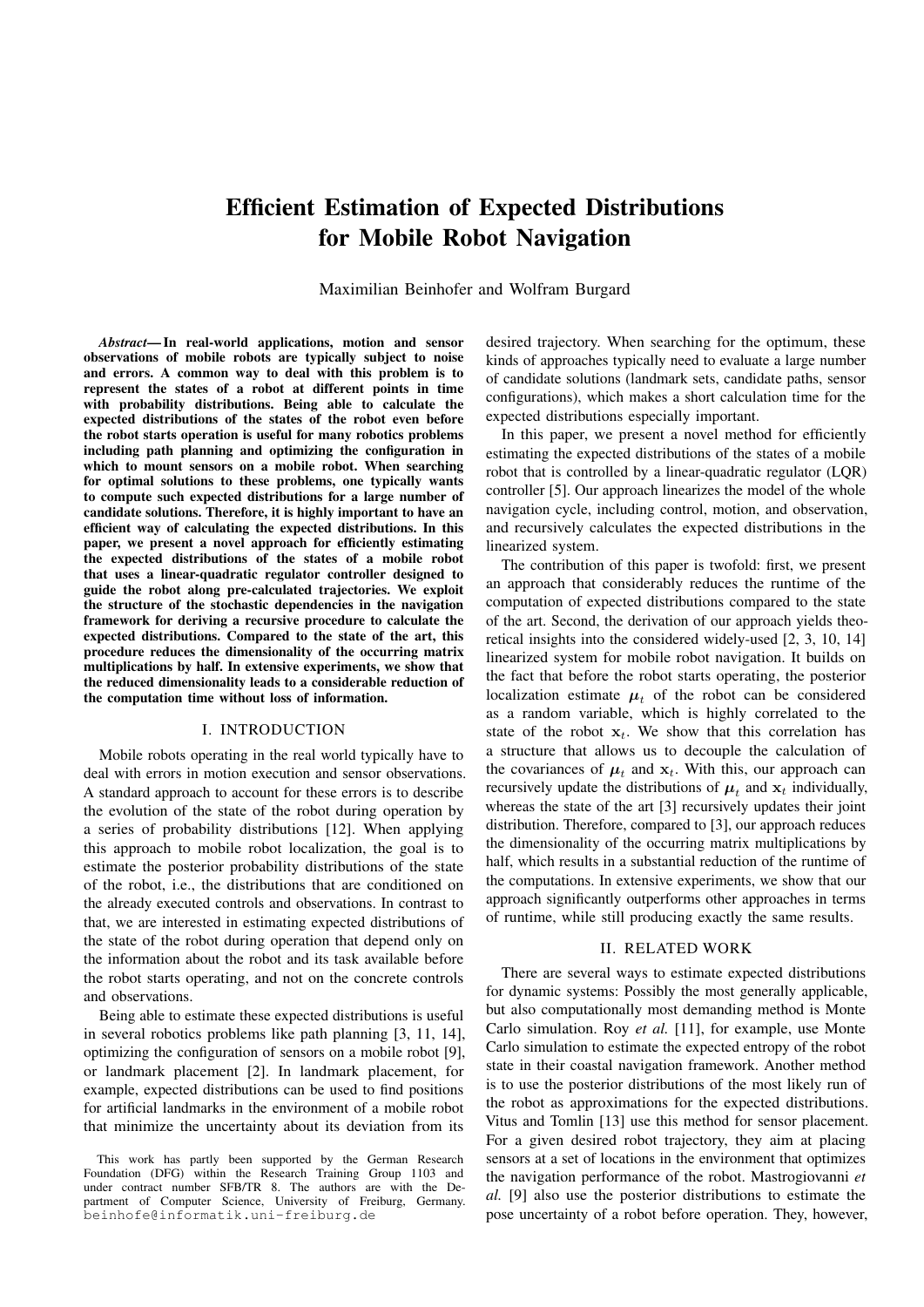use these distributions to find the optimal configuration for mounting a laser scanner on a mobile robot.

To our knowledge, van den Berg *et al.* [3] were the first to introduce a recursive calculation scheme for expected distributions in dynamic systems. They call the expected distributions *a priori distributions*, and used them for collisionfree path planning. Later, they applied their approach to needle steering for surgical robots [4]. Since then, their calculation scheme has been applied to different kinds of applications: Vitus and Tomlin [14] used it for chance constrained optimal control, Patil *et al.* [10] applied it to motion planning in deformable environments, and Beinhofer *et al.* [2] employed it for landmark placement.

The method presented in this paper calculates expected distributions considerably faster than the one by van den Berg *et al.* and could therefore benefit all of the above approaches.

## III. THE ROBOTIC SYSTEM

We consider the problem of estimating the expected distributions of the states  $x_t$  of a mobile robot traveling along a predefined trajectory  $\mathcal{T}$ . Hereby, the trajectory  $\mathcal{T} = (\mathbf{x}_{0:T}^{\star}, \, \mathbf{u}_{1:T}^{\star})$ is a time-discrete sequence specifying the desired robot state  $x_t^*$  and control command  $u_t^*$  at each time step t. The actual robot state  $x_t$  changes over time according to the stochastic motion model

<span id="page-1-1"></span>
$$
\mathbf{x}_t = f(\mathbf{x}_{t-1}, \mathbf{u}_t, \mathbf{v}_t), \tag{1}
$$

where  $\mathbf{u}_t$  is the actual control command executed at time t and  $v_t \sim \mathcal{N}(0, Q_t)$  is the motion noise, which we assume to be Gaussian distributed. Due to the stochastic nature of the motion model, the actual robot states  $x_t$  differ from the desired states  $x_t^*$ . To reduce this difference, the robot needs to execute control commands  $\mathbf{u}_t$  that differ from the desired control commands  $\mathbf{u}_t^*$ . We assume that the robot uses an LQR controller [5] to select the control commands. At each time step t, the LOR controller executes the control  $\mathbf{u}_t$  that minimizes the expected quadratic error term

<span id="page-1-3"></span>
$$
\mathbb{E}\Big[\sum_{\ell=t}^{T}((\mathbf{x}_{\ell}-\mathbf{x}_{\ell}^{\star})^{T}C(\mathbf{x}_{\ell}-\mathbf{x}_{\ell}^{\star})+(\mathbf{u}_{\ell}-\mathbf{u}_{\ell}^{\star})^{T}D(\mathbf{u}_{\ell}-\mathbf{u}_{\ell}^{\star}))\Big],\tag{2}
$$

where  $C$  and  $D$  are positive definite weight matrices.

For localization, the robot has a map of its environment and a sensor that takes noisy observations  $z_t$  of the surroundings of the robot according to a sensor model

<span id="page-1-2"></span>
$$
\mathbf{z}_t = h(\mathbf{x}_t, \mathbf{w}_t), \tag{3}
$$

where  $\mathbf{w}_t \sim \mathcal{N}(\mathbf{0}, R_t)$  is the sensor noise.

# *A. Expected Distributions*

 $\overline{a}$ 

To estimate the states of a mobile robot during operation, one typically applies some kind of filtering framework [12] to estimate the posterior probability distributions  $p(\mathbf{x}_t | \mathbf{u}_{1:t}, \mathbf{z}_{1:t})$  of the states of the robot, which are conditioned on the already executed controls and observations. In contrast to that, we are interested in estimating the expected distributions of the state  $x_t$  of the robot even before it starts

operating. Before operation, the concrete controls  $\mathbf{u}_{1:t}$  and observations  $z_{1:t}$  are not yet known. Therefore, the expected distributions  $p(\mathbf{x}_t)$  depend only on the trajectory  $\mathcal{T}$ , the motion model  $f$ , and the sensor model  $h$ . Using the law of total probability, we can relate the expected distributions  $p(\mathbf{x}_t)$ to the posterior distributions:  $p(\mathbf{x}_t) =$ 

<span id="page-1-0"></span>
$$
\int\int p(\mathbf{x}_t \mid \mathbf{u}_{1:t}, \mathbf{z}_{1:t}) p(\mathbf{u}_{1:t}, \mathbf{z}_{1:t}) \, \mathrm{d}\mathbf{u}_{1:t} \, \mathrm{d}\mathbf{z}_{1:t} \,. \tag{4}
$$

In general,  $p(\mathbf{x}_t)$  cannot be estimated in closed form, so one solution that is often applied is to approximate the highdimensional integral defined in [\(4\)](#page-1-0) via Monte Carlo simulation. Monte Carlo simulation can deal with arbitrary robot models, but is computationally demanding.

In contrast to that, we efficiently estimate  $p(\mathbf{x}_t)$  by linearizing the whole navigation system, consisting of observation, localization, control, and motion, resulting in a Gaussian expected distribution that can be calculated efficiently via standard matrix manipulations.

## <span id="page-1-8"></span>*B. The Linearized System*

For linearizing the motion model [\(1\)](#page-1-1) and the sensor model [\(3\)](#page-1-2), it is convenient to consider the deviations of the states, controls, and observations, from their desired values instead of the absolute values themselves. Therefore, we define

$$
\Delta \mathbf{x}_t := \mathbf{x}_t - \mathbf{x}_t^{\star}, \ \Delta \mathbf{u}_t := \mathbf{u}_t - \mathbf{u}_t^{\star}, \ \Delta \mathbf{z}_t := \mathbf{z}_t - h(\mathbf{x}_t^{\star}, \mathbf{0}).
$$

For the linearization procedure, we follow the approach by van den Berg *et al.* [3] and use first-order Taylor expansions around the desired trajectory  $(\mathbf{x}_{0:T}^{\star}, \mathbf{u}_{1:T}^{\star})$ , leading to the approximate identities

<span id="page-1-9"></span>
$$
\Delta \mathbf{x}_t \approx A_t \Delta \mathbf{x}_{t-1} + B_t \Delta \mathbf{u}_t + V_t \mathbf{v}_t, \tag{5}
$$

<span id="page-1-12"></span><span id="page-1-4"></span>
$$
\Delta \mathbf{z}_t \approx H_t \Delta \mathbf{x}_t + W_t \, \mathbf{w}_t \,. \tag{6}
$$

with the Jacobians

$$
A_t = \frac{\partial f}{\partial \mathbf{x}} (\mathbf{x}_{t-1}^{\star}, \mathbf{u}_t^{\star}, \mathbf{0}), \quad B_t = \frac{\partial f}{\partial \mathbf{u}} (\mathbf{x}_{t-1}^{\star}, \mathbf{u}_t^{\star}, \mathbf{0}),
$$
  

$$
V_t = \frac{\partial f}{\partial \mathbf{v}} (\mathbf{x}_{t-1}^{\star}, \mathbf{u}_t^{\star}, \mathbf{0}), \qquad (7)
$$
  

$$
H_t = \frac{\partial h}{\partial \mathbf{x}} (\mathbf{x}_t^{\star}, \mathbf{0}), \quad W_t = \frac{\partial h}{\partial \mathbf{w}} (\mathbf{x}_t^{\star}, \mathbf{0}).
$$

In this linearized system, the Gaussian posterior distribution  $p(\Delta \mathbf{x}_t | \Delta \mathbf{u}_{1:t}, \Delta \mathbf{z}_{1:t}) \sim \mathcal{N}(\Delta \boldsymbol{\mu}_t, \Sigma_t)$  of the deviation from the trajectory can be computed recursively using a Kalman Filter [1]. The Kalman Filter propagates a given initial Gaussian distribution  $p(\Delta \mathbf{x}_0) \sim \mathcal{N}(\Delta \boldsymbol{\mu}_0, \Sigma_0)$  according to the update scheme

$$
\Delta \mu_t = A_t \Delta \mu_{t-1} + B_t \Delta \mathbf{u}_t \tag{8}
$$

<span id="page-1-11"></span><span id="page-1-10"></span><span id="page-1-6"></span><span id="page-1-5"></span>
$$
\overline{\Sigma}_t = A_t \Sigma_{t-1} A_t^T + V_t Q_t V_t^T
$$
\n(9)

$$
K_t = \overline{\Sigma}_t H_t^T (H_t \overline{\Sigma}_t H_t^T + W_t R_t W_t^T)^{-1}
$$
 (10)

$$
\Delta \mu_t = \overline{\Delta \mu}_t + K_t (\Delta \mathbf{z}_t - H_t \overline{\Delta \mu}_t)
$$
(11)

<span id="page-1-7"></span>
$$
\Sigma_t = (I - K_t H_t) \overline{\Sigma}_t. \tag{12}
$$

Note that the covariance  $\Sigma_t$  and the Kalman gain  $K_t$ depend, via the Jacobians, on  $x_{0:t}^*$  and  $u_{1:t}^*$  but not on the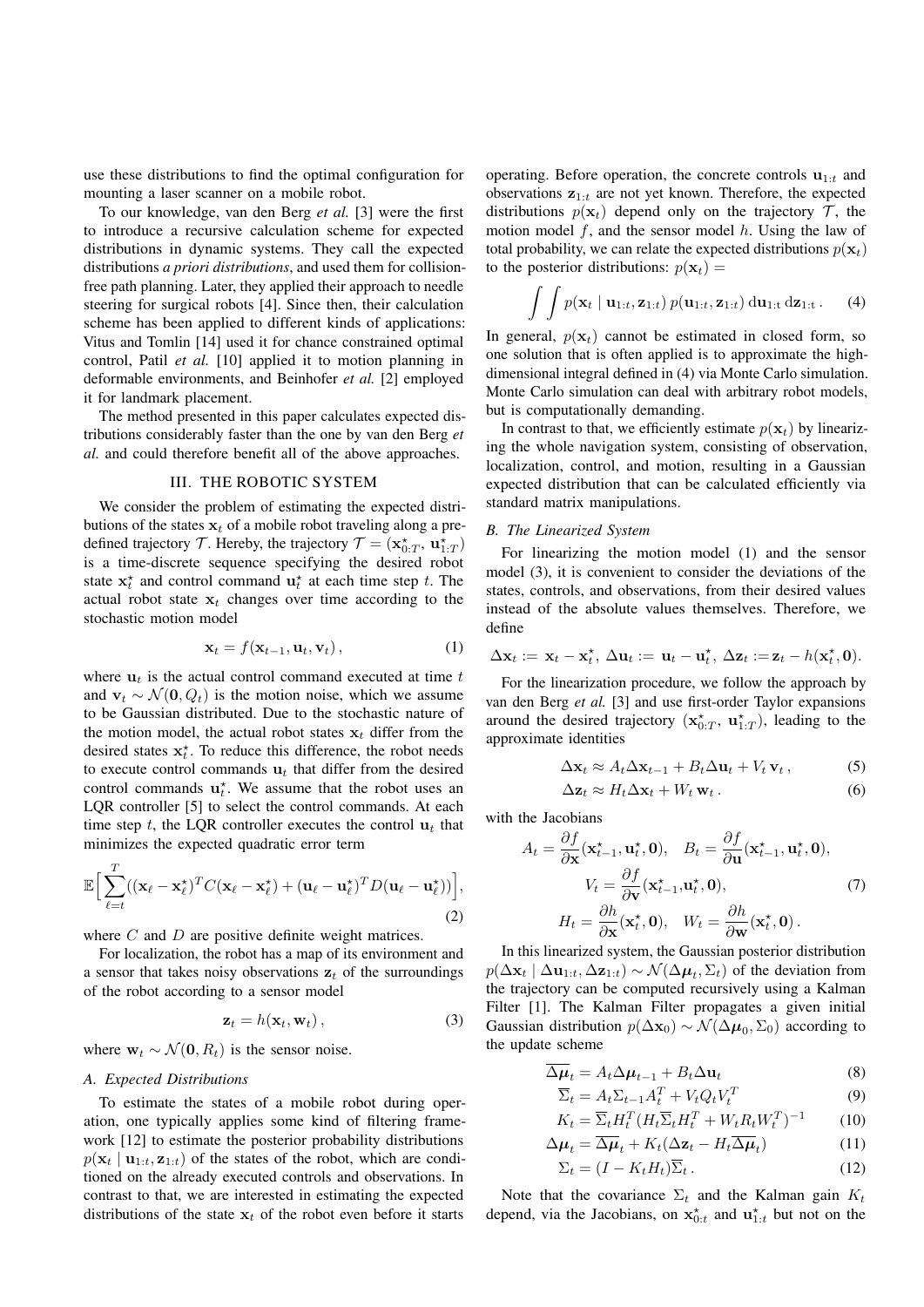actual values of  $\mathbf{u}_{1:t}$  and  $\mathbf{z}_{1:t}$ . Therefore they can be calculated before the robot starts operation.

Applied on the mean  $\Delta \mu_{t-1}$  in the Kalman Filter, the LQR controller selects motion commands  $\mathbf{u}_t$  according to

<span id="page-2-5"></span>
$$
\Delta \mathbf{u}_t = L_t \Delta \boldsymbol{\mu}_{t-1}, \qquad (13)
$$

where  $L_t$  is the feedback matrix that minimizes the quadratic error defined in [\(2\)](#page-1-3).  $L_t$  depends only on the Jacobians in [\(7\)](#page-1-4) and the weight matrices  $C$  and  $D$  and therefore can be calculated before the robot starts operating. See [5] for a derivation of the explicit calculation formula for  $L_t$ .

Summing up, we express the whole navigation cycle, which consists of executing a motion command, making an observation, localizing, and selecting the next motion command depending on the localization, by linear functions.

# IV. EXPECTED DISTRIBUTIONS IN THE LINEARIZED SYSTEM

In this section, we present our novel method for efficiently calculating expected distributions via recursion for the abovedescribed linearized robotic system. The proofs of all theorems in this section can be found in the appendix.

## *A. The Efficient Calculation Scheme*

For the derivation of our efficient calculation scheme, the mean  $\Delta \mu_t$  of the posterior distribution plays a key role. Before the robot starts operating, i.e., before making any observations and selecting any motion commands,  $\Delta \mu_t$  can be considered as a random variable, which deterministically depends on  $\mathbf{u}_{1:t}$  and  $\mathbf{z}_{1:t}$ .

<span id="page-2-1"></span>**Lemma 1.** Assuming that  $\Delta x_0$  is zero-mean Gaussian *distributed, the expected distributions of*  $\Delta x_t$  *and of*  $\Delta \mu_t$ *are Gaussians with zero mean for all time steps* t*, i.e.,*

$$
\forall t \in [0, T]: p(\Delta \mathbf{x}_t) \sim \mathcal{N}(\mathbf{0}, S_t), \quad p(\Delta \boldsymbol{\mu}_t) \sim \mathcal{N}(\mathbf{0}, M_t).
$$

Up until here, we loosely followed the approach by van den Berg *et al.* [3]. However, in the following, we apply techniques different from theirs to derive a more efficient way for computing the covariances  $S_t$  of the expected distributions. The main building block for this is the following theorem.

<span id="page-2-0"></span>**Theorem 1.** *The covariance*  $S_t$  *of the expected distribution of*  $\Delta$ **x**<sub>t</sub> *is the sum of the posterior covariance*  $\Sigma$ <sub>t</sub> *of*  $\Delta$ **x**<sub>t</sub> and the covariance  $M_t$  of the expected distribution of the  $m$ ean  $\Delta \mu_t$  in the Kalman Filter:

$$
\forall t \in [0, T]: \quad S_t = \Sigma_t + M_t. \tag{14}
$$

This also has strong implications on the cross-covariance of  $\Delta \mathbf{x}_t$  and  $\Delta \boldsymbol{\mu}_t$ :

<span id="page-2-6"></span>**Corollary 1.** 
$$
Cov(\Delta \mathbf{x}_t, \Delta \boldsymbol{\mu}_t) = Cov(\Delta \boldsymbol{\mu}_t) (= M_t).
$$

For being able to use Theorem [1](#page-2-0) to calculate  $S_t$ , we need to be able to calculate both  $\Sigma_t$  and  $M_t$  before the robot starts operating. How to calculate  $\Sigma_t$  in the linearized system is already clear from Equations [\(9,](#page-1-5) [10,](#page-1-6) [12\)](#page-1-7). Note that this calculation only uses values that are available before the robot starts operating. In the following, we derive an

<span id="page-2-3"></span>**Algorithm 1** Recursive Calculation of  $S_{0:T}$ 

**Input:**  $S_0 (= \Sigma_0)$ ,  $M_0 = 0$ Output:  $S_{0:T}$ 1: for  $t = 1$  to  $T$  do 2:  $\overline{M}_t \leftarrow (A_t + B_t L_{t-1}) M_{t-1} (A_t^T + L_{t-1}^T B_t^T)$ 3:  $\overline{\Sigma}_t \leftarrow A_t \Sigma_{t-1} A_t^T + V_t Q_t V_t^T$ <br>4:  $K_t \leftarrow \overline{\Sigma}_t H_t^T (H_t \overline{\Sigma}_t H_t^T + W_t R_t W_t^T)^{-1}$ 5:  $M_t \leftarrow \overline{M}_t + K_t H_t \overline{\Sigma}_t$ 6:  $\Sigma_t \leftarrow (I - K_t H_t) \overline{\Sigma}_t$ 7:  $S_t \leftarrow \Sigma_t + M_t$ 8: end for 9: return  $S_{0:T}$ 

efficient recursive update formula for the covariance  $M_t$ of  $\Delta \mu_t$ . To do so, we first consider the covariance of the difference between  $\Delta x_t$  and the mean  $\overline{\Delta \mu}_t$  of the posterior distribution  $p(\Delta x_t | \Delta u_{1:t}, \Delta z_{1:t-1})$  before the integration of observation  $\Delta z_t$ .

# <span id="page-2-7"></span>Lemma 2.

$$
Cov(\Delta \mathbf{x}_t - \overline{\Delta \boldsymbol{\mu}}_t) = Cov(\Delta \mathbf{x}_t \mid \Delta \mathbf{u}_{1:t}, \Delta \mathbf{z}_{1:t-1}) = \overline{\Sigma}_t.
$$

With this, we can derive an efficient recursive update formula for the covariance  $M_t$  of  $\Delta \mu_t$ :

## <span id="page-2-2"></span>Lemma 3.

<span id="page-2-9"></span><span id="page-2-8"></span>
$$
M_0 = \mathbf{0},\tag{15}
$$

$$
\overline{M}_t = (A_t + B_t L_{t-1}) M_{t-1} (A_t^T + L_{t-1}^T B_t^T), \qquad (16)
$$

<span id="page-2-10"></span>
$$
M_t = \overline{M}_t + K_t H_t \overline{\Sigma}_t , \qquad (17)
$$

*where*  $M_t = Cov(\Delta \mu_t)$  and  $M_t = Cov(\Delta \mu_t)$ .

Summing up, we know from Lemma [1](#page-2-1) that the expected distribution of  $\Delta x_t$  is  $\mathcal{N}(0, S_t)$ , and therefore that the expected distribution of  $x_t$  is  $\mathcal{N}(x_t^*, S_t)$ . Hence, the mean of the distribution is already known from the desired trajectory, and we only need to calculate the covariance  $S_t$ . We calculate  $S_t$  using the fact that  $S_t = \Sigma_t + M_t$ , as shown in Theorem [1.](#page-2-0) We know the recursive calculation schemes for  $\Sigma_t$ and for  $M_t$  from the equations in Section [III-B](#page-1-8) and from Lemma [3,](#page-2-2) respectively. Both only depend on terms that can be computed before the robot starts operating. Algorithm [1](#page-2-3) states the complete recursive calculation method for the covariances of the expected distributions.

#### <span id="page-2-4"></span>*B. Comparison to the State of the Art*

To our knowledge, the first approach for calculating expected distributions in dynamic systems recursively was derived by van den Berg *et al.* [3]. In the same linear system that we described above, they consider the expected joint distribution of  $\Delta x_t$  and  $\Delta \mu_t$ , which is a Gaussian

$$
p\left(\left[\Delta \mathbf{x}_t \ \Delta \boldsymbol{\mu}_t\right]^T\right) \sim \mathcal{N}\left(\begin{bmatrix}0 \ 0\end{bmatrix}^T, J_t\right) \,,\tag{18}
$$

with

$$
J_t = \begin{bmatrix} S_t & \text{Cov}(\mathbf{x}_t, \boldsymbol{\mu}_t) \\ \text{Cov}(\mathbf{x}_t, \boldsymbol{\mu}_t)^T & M_t \end{bmatrix} . \quad (19)
$$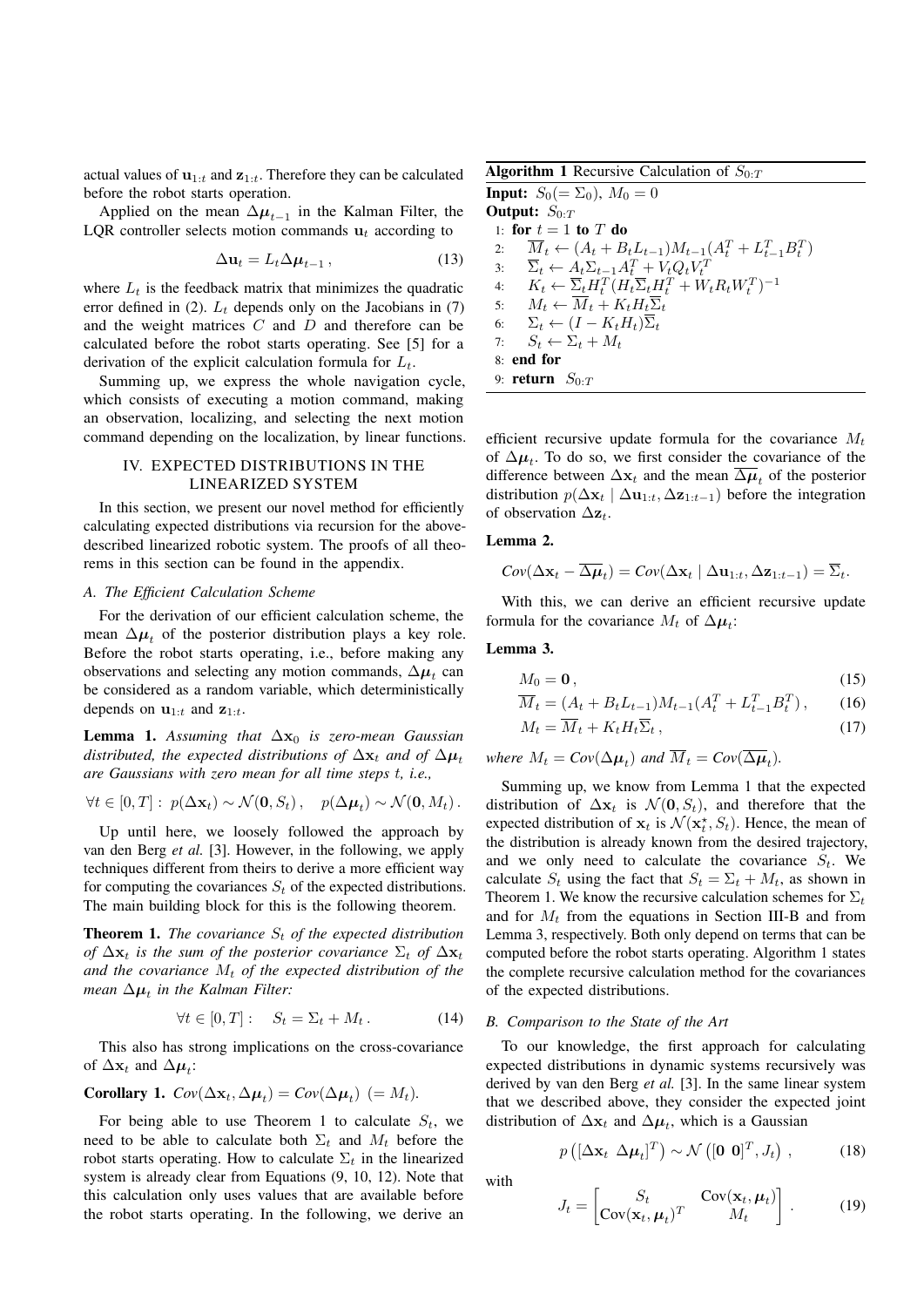They do not decouple the calculation of  $S_t$  and  $M_t$  as we do through Theorem [1,](#page-2-0) but they derive the following recursive update scheme for the joint covariance  $J_t$ :  $\frac{1}{2}$ 

$$
J_0 = \begin{bmatrix} \Sigma_0 & \mathbf{0} \\ \mathbf{0} & \mathbf{0} \end{bmatrix},\tag{20}
$$

$$
J_t = F_t J_{t-1} F_t^T + G_t \begin{bmatrix} Q_t & \mathbf{0} \\ \mathbf{0} & R_t \end{bmatrix} G_t^T, \tag{21}
$$

with

$$
F_t = \begin{bmatrix} A_t & B_t L_{t-1} \\ K_t H_t A_t & A_t + B_t L_{t-1} - K_t H_t A_t \end{bmatrix},
$$
(22)  

$$
G_t = \begin{bmatrix} V_t & 0 \\ K_t H_t V_t & K_t W_t \end{bmatrix}.
$$
(23)  
then can extract  $S_t$  as the upper left block of  $J_t$   
an be seen from the equations, their approach re-

$$
G_t = \begin{bmatrix} V_t & 0 \\ K_t H_t V_t & K_t W_t \end{bmatrix} . \tag{23}
$$

They then can extract  $S_t$  as the upper left block of  $J_t$ . As can be seen from the equations, their approach requires multiplications of matrices of dimension  $(2 \dim(\mathbf{x}_t) \times$  $2 \dim(\mathbf{x}_t)$ , while our approach multiplies only matrices of dimension  $(\dim(\mathbf{x}_t) \times \dim(\mathbf{x}_t))$ . Besides this, their approach needs exactly the same calculations as ours, because they also need to calculate  $\Sigma_{t-1}$  in order to compute  $K_t$ . So all other computations being equal, the final recursive calculation of  $S_t$  in our approach is  $2<sup>3</sup>$  times faster than the one by van den Berg *et al.* (if the standard matrix multiplication algorithm for  $n \times n$ -matrices with runtime  $n^3$  is applied). In the next section, we present a detailed comparison of the runtimes in practice.  $>50$ 

# V. EXPERIMENTAL EVALUATION

We evaluated our approach in extensive experiments with a differential drive robot motion model and a sensor model for measurements consisting of the distance and the relative angle between the robot and a set of uniquely identifiable landmarks. In the experiments, we describe the state  $x_t$  of the robot by its pose  $[x_t, y_t, \theta_t]$  in the 2d-plane. We use a discretization of 10 Hz for the time steps, resulting in trajectories with approximately 20 time steps per meter. We measured all runtimes using a single-threaded implementation on an Intel<sup>®</sup> Core<sup>TM</sup> i7 2.8GHz with 12GB RAM.

### *A. Runtime Comparison to the State of the Art*

In the first set of experiments, we compare the runtimes of our approach, the approach by van den Berg *et al.* [3] (described in Section [IV-B\)](#page-2-4), and a Monte Carlo simulation.

To produce results that are independent of a specific scenario, we considered 120 trajectories with lengths between 25 m and 300 m, each connecting a different set of randomly sampled goal points in a  $15 \text{ m} \times 15 \text{ m}$  large environment. Furthermore, for each trajectory we individually sampled a map consisting of 20 landmarks. Figure [1](#page-3-0) shows four of these trajectories together with the sampled landmark positions.

A detailed comparison of the runtimes of our approach and of the approach by van den Berg *et al.* can be seen in Figure [2.](#page-4-0) The figure shows the runtimes needed for the complete calculation of the covariances of the expected distributions, which includes the calculation of  $\Sigma_t$  and of the Jacobians defined in [\(7\)](#page-1-4). Additionally, in darker colors, it shows the

<span id="page-3-1"></span>

<span id="page-3-0"></span>25 m, 50 m, 100 m, and 200 m, respectively (clockwise from upper left). Fig. 1. Randomly sampled trajectories and 99% confidence ellipses of the calculated expected distributions. The depicted trajectories have lengths of The sampled landmark positions are shown as red triangles.

fractions of the runtimes that were actually spent on the matrix multiplications that our approach speeds up, i.e., the calculation of  $S_t$  via  $M_t$  as in Algorithm [1](#page-2-3) and via  $J_t$  as in [\(21\)](#page-3-1), respectively. As can be seen from the figure, our approach significantly speeds up the matrix multiplication part, and thereby reduces the overall runtime approximately by half. The values of the calculated covariances resulting from the two approaches differed by at most  $3.64 \cdot 10^{-12}$ , which is within the range of machine precision.

Both our approach and the one by van den Berg *et al.* are orders of magnitude faster than Monte Carlo simulation. For example, estimating the expected distributions for the sampled trajectories with length 100 m took 36.5 sec on average with Monte Carlo simulation. For the same trajectories, our approach spent 0.0117 sec and van den Berg's approach spent 0.0249 sec on average. The runtime of the Monte Carlo simulation depends strongly on the number of simulated episodes used. In our comparison, we used 1, 000 episodes, while in practical applications, typically more episodes are needed to achieve the desired accuracy, e.g., Dellaert *et al.* [6] use 5, 000 samples for estimating the states of a mobile robot.

#### *B. Application to Landmark Placement*

In a second experiment, we applied our approach to the problem of landmark placement. Given the specifications of a mobile robot and a desired trajectory, the goal of landmark placement is to place a minimum number of landmarks around a pre-planned trajectory to guarantee a certain bound on the expected navigation performance during operation. Concretely, we consider the landmark placement approach of Beinhofer *et al.* [2], which aims at bounding the deviation of the robot from the desired trajectory with high confidence.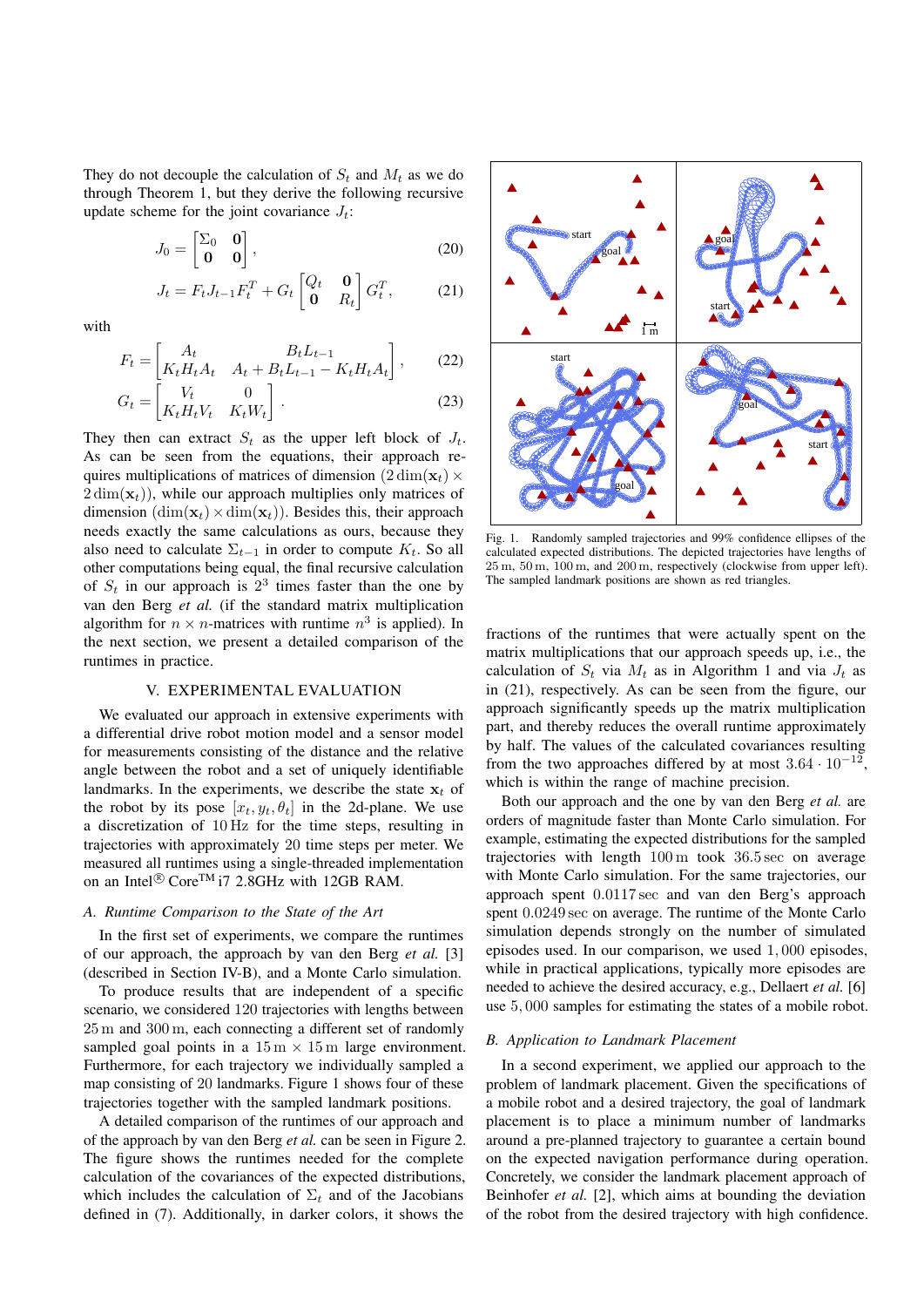

<span id="page-4-0"></span>Fig. 2. Comparison between the runtimes (stated in sec) of our approach (blue) and the approach by van den Berg *et al.* (red) on randomly sampled trajectories with lengths between 25 m and 300 m. Shown are the means and 95% error bars. Indicated in dark blue and dark red are the fractions of the runtimes that were spent for the actual matrix multiplications that our approach accelerates.



<span id="page-4-1"></span>Fig. 3. Landmark positions (red triangles) resulting from a placement procedure that guarantees that the deviation of the robot from the desired trajectory (blue dots) stays below 0.5 m with 99% confidence (blue ellipses).

placement method needs to repeatedly compute expected To calculate the confidence levels, the iterative landmark distributions for different landmark configurations (for details, see [2]). As our experiments showed, most of the runtime in this application is actually spent in the calculation of expected distributions. Therefore, calculating the expected distributions with our approach instead of the approach of van den Berg *et al.* considerably speeds up the whole landmark placement procedure.

Figure [3](#page-4-1) shows the placed landmarks for the depicted figure-eight trajectory. The complete landmark placement procedure took 121 sec with our approach and 218 sec with the approach of van den Berg *et al.*

# VI. CONCLUSIONS

In this paper, we presented a novel recursive calculation scheme for estimating the expected probability distributions of the states of a mobile robot even before it starts operation. Our approach decouples the calculation of the covariances of the states of the robot and of its localization estimates, which reduces the runtime of the method. In extensive experiments, we showed that our approach significantly outperforms other approaches and that in an application to landmark placement,

it considerably speeds up the whole procedure.

## <span id="page-4-4"></span><span id="page-4-2"></span>APPENDIX

*Proof of Lemma [1.](#page-2-1)* We first prove that the means of  $\Delta x_t$ and  $\Delta \mu_t$  are zero. Plugging the equation for the LQR control selection [\(13\)](#page-2-5) into the linearized motion model [\(5\)](#page-1-9) leads to

$$
\Delta \mathbf{x}_t = A_t \Delta \mathbf{x}_{t-1} + B_t L_t \Delta \boldsymbol{\mu}_{t-1} + V_t \mathbf{v}_t. \tag{24}
$$

As  $\mathbf{v}_t \sim \mathcal{N}(\mathbf{0}, Q_t)$ , and the expectation is a linear operator, it follows that

$$
\mathbb{E}[\Delta \mathbf{x}_t] = A_t \, \mathbb{E}[\Delta \mathbf{x}_{t-1}] + B_t L_t \, \mathbb{E}[\Delta \boldsymbol{\mu}_{t-1}]. \tag{25}
$$

To derive a similar formula for the expectation of  $\Delta \mu_t$ , we plug Equation [\(8\)](#page-1-10) into Equation [\(11\)](#page-1-11), which yields

$$
\Delta \mu_t = A_t \Delta \mu_{t-1} + B_t \Delta \mathbf{u}_t + K_t (\Delta \mathbf{z}_t - H_t A_t \Delta \mu_{t-1} + B_t \Delta \mathbf{u}_t).
$$
 (26)

Plugging in Equations [\(13\)](#page-2-5) and [\(6\)](#page-1-12) results in

<span id="page-4-5"></span><span id="page-4-3"></span>
$$
\Delta \mu_t = (A_t + B_t L_t - K_t H_t A_t - K_t B_t L_t) \Delta \mu_{t-1} + K_t H_t \Delta \mathbf{x}_t + K_t W_t \mathbf{w}_t.
$$
 (27)

Again using the linearity of the expectation operator and using the fact that  $w_t \sim \mathcal{N}(0, R_t)$ , we get

$$
\mathbb{E}[\Delta \mu_t] = (A_t + B_t L_t - K_t H_t A_t - K_t B_t L_t) \mathbb{E}[\Delta \mu_{t-1}] + K_t H_t \mathbb{E}[\Delta \mathbf{x}_t].
$$
\n(28)

Because of the assumption that  $\mathbb{E}[\Delta x_0] = 0$ , also  $\Delta \mu_0 = 0$ , and therefore also  $\mathbb{E}[\Delta \mu_0] = 0$ . An induction with this as the base case and Equations [\(25\)](#page-4-2) and [\(28\)](#page-4-3) as inductive step yields that  $\mathbb{E}[\Delta \mathbf{x}_t] = \mathbf{0}$  and  $\mathbb{E}[\Delta \boldsymbol{\mu}_t] = \mathbf{0}$ .

A second induction with  $\Delta x_0 \sim \mathcal{N}(0, S_0)$  and  $\Delta \mu_0 = 0$ as base case and with [\(24\)](#page-4-4) and [\(27\)](#page-4-5) as inductive step finally shows that the expected distributions are Gaussians.  $\Box$ 

*Proof of Theorem [1.](#page-2-0)* From Lemma [1,](#page-2-1) we know that  $\mathbb{E}[\Delta \mathbf{x}_t] = \mathbf{0}$ . Therefore, the covariance of  $p(\Delta \mathbf{x}_t)$  is

$$
S_t = \text{Cov}(\Delta \mathbf{x}_t) = \int \Delta \mathbf{x}_t \Delta \mathbf{x}_t^T \ p(\Delta \mathbf{x}_t) \ d\Delta \mathbf{x}_t. \tag{29}
$$

Applying the law of total probability [12] on  $p(\Delta x_t)$  yields

$$
S_t = \int \Delta \mathbf{x}_t \Delta \mathbf{x}_t^T \int p(\Delta \mathbf{x}_t | \Delta \mathbf{u}_{1:t}, \Delta \mathbf{z}_{1:t})
$$

$$
\cdot p(\Delta \mathbf{u}_{1:t}, \Delta \mathbf{z}_{1:t}) d(\Delta \mathbf{u}_{1:t}, \Delta \mathbf{z}_{1:t}) d\Delta \mathbf{x}_t.
$$
(30)

Fubini's theorem [7] allows us to reorder the integrals:

$$
S_t = \int \int \Delta \mathbf{x}_t \Delta \mathbf{x}_t^T \ p(\Delta \mathbf{x}_t \mid \Delta \mathbf{u}_{1:t}, \Delta \mathbf{z}_{1:t}) \ d\Delta \mathbf{x}_t
$$

$$
\cdot \ p(\Delta \mathbf{u}_{1:t}, \Delta \mathbf{z}_{1:t}) \ d(\Delta \mathbf{u}_{1:t}, \Delta \mathbf{z}_{1:t}). \tag{31}
$$

In the following, we use the shorthand notations

<span id="page-4-6"></span>
$$
dP_{\mathbf{x}} := p(\Delta \mathbf{x}_t \mid \Delta \mathbf{u}_{1:t}, \Delta \mathbf{z}_{1:t}) d\Delta \mathbf{x}_t, \tag{32}
$$

$$
dP_{\mathbf{u},\mathbf{z}} := p(\Delta \mathbf{u}_{1:t}, \Delta \mathbf{z}_{1:t}) d(\Delta \mathbf{u}_{1:t}, \Delta \mathbf{z}_{1:t}).
$$
 (33)